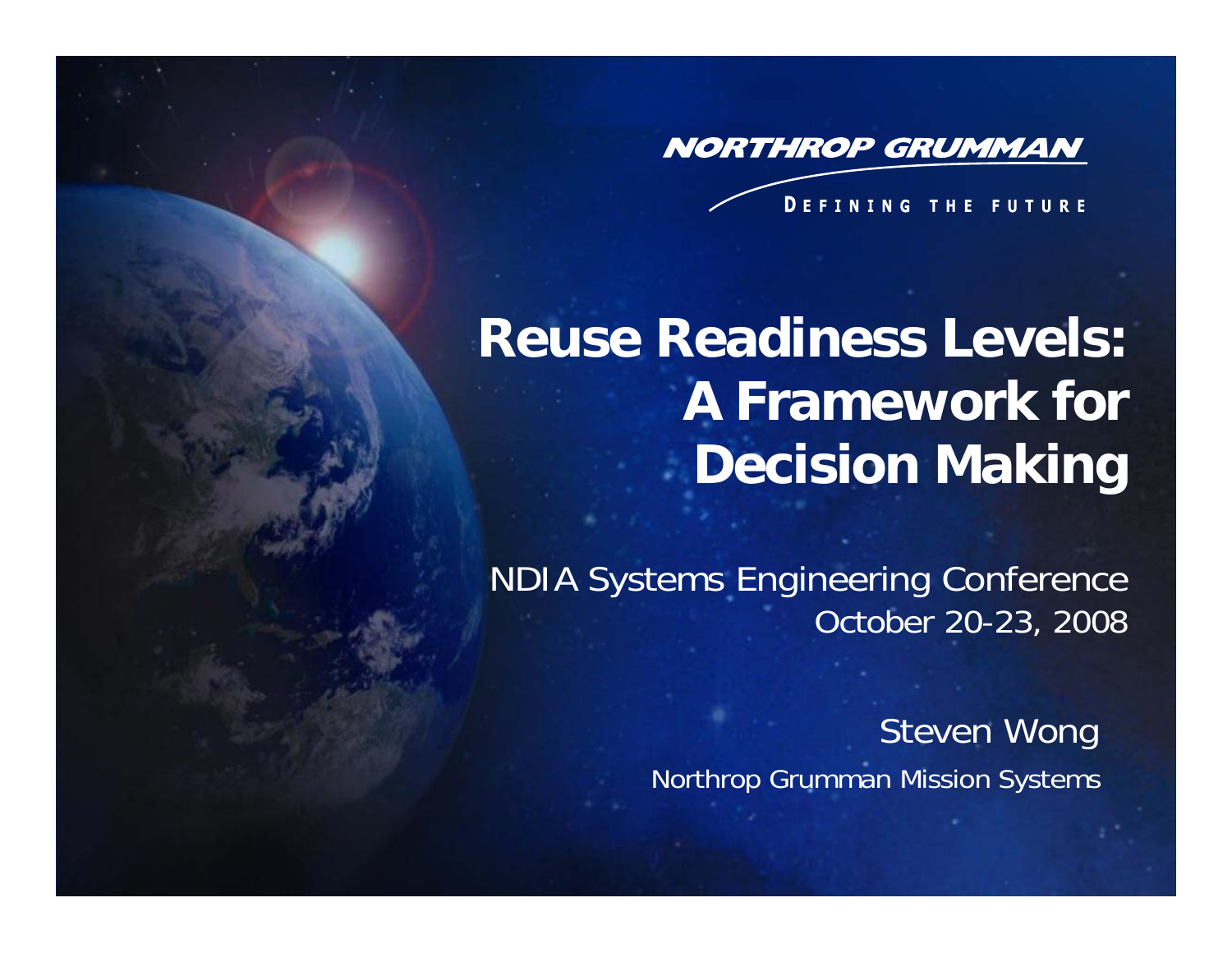



- •Reuse and Maturity
- • Measures of Maturity - Technology Readiness Levels
	- Background
	- Applicability to Software
	- –Limitations
- • Reuse Readiness Levels
	- –Motivation
	- Background
		- SEI
		- NASA
	- Northrop Grumman Approach
		- Reuse Attributes
		- Decision Analysis Resolution Process
- •**Outcomes**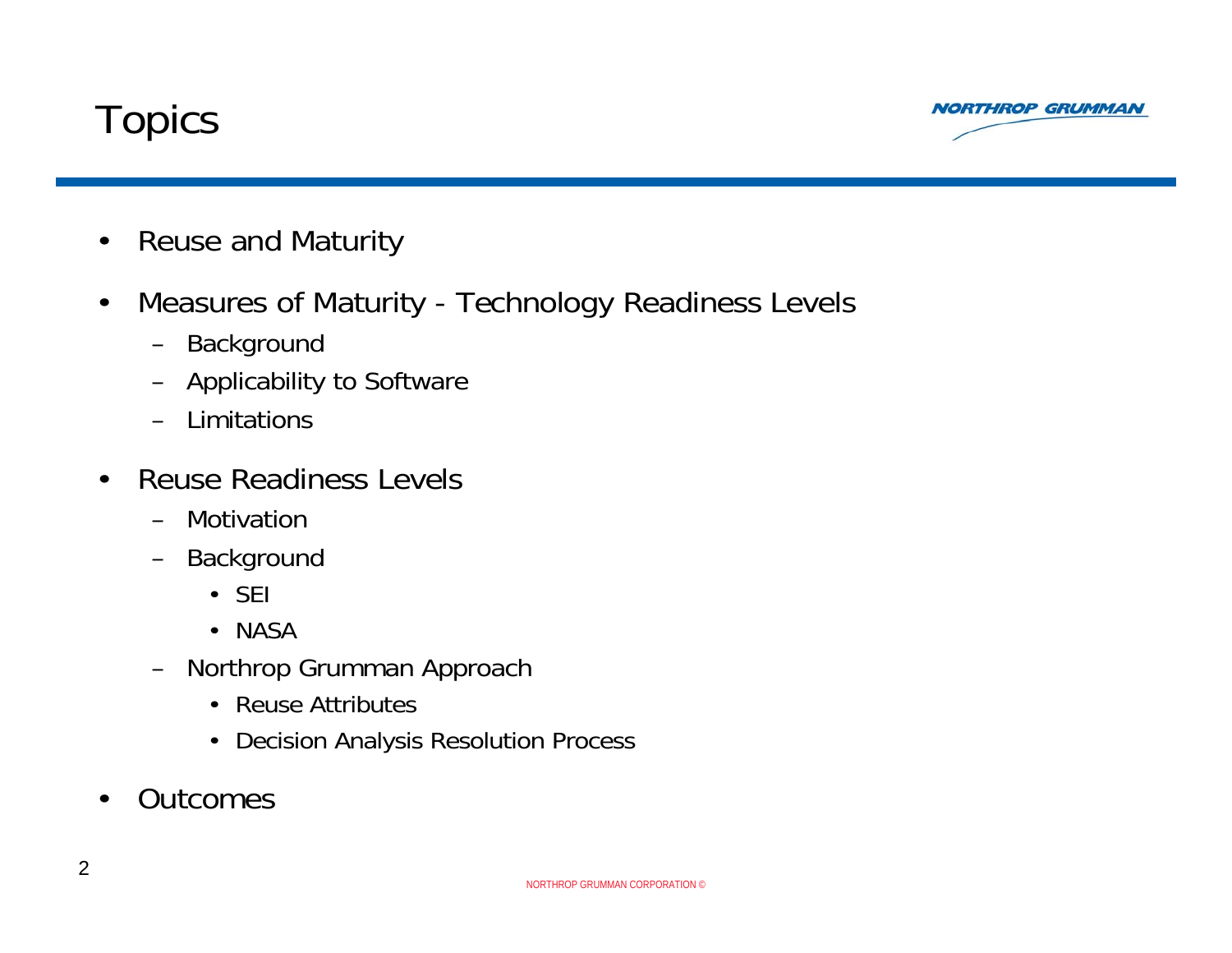### To Reuse or Not to Reuse Software?

- • "Good reuse " economizes time and money; ensures quality •
	- Increased dependability
	- –Compliance to standards
	- Accelerated development
	- Economies of Scale
	- –Reduce product and process risk
- "Bad reuse " introduces risk resulting in cost and schedule growth
	- –**Incompatibility**
	- –**Obsolescence**
	- –Breakage
	- –Requirements differences
	- –**Unfamiliarity**

### **How can one make an** a priori **distinction between good and bad reuse?**

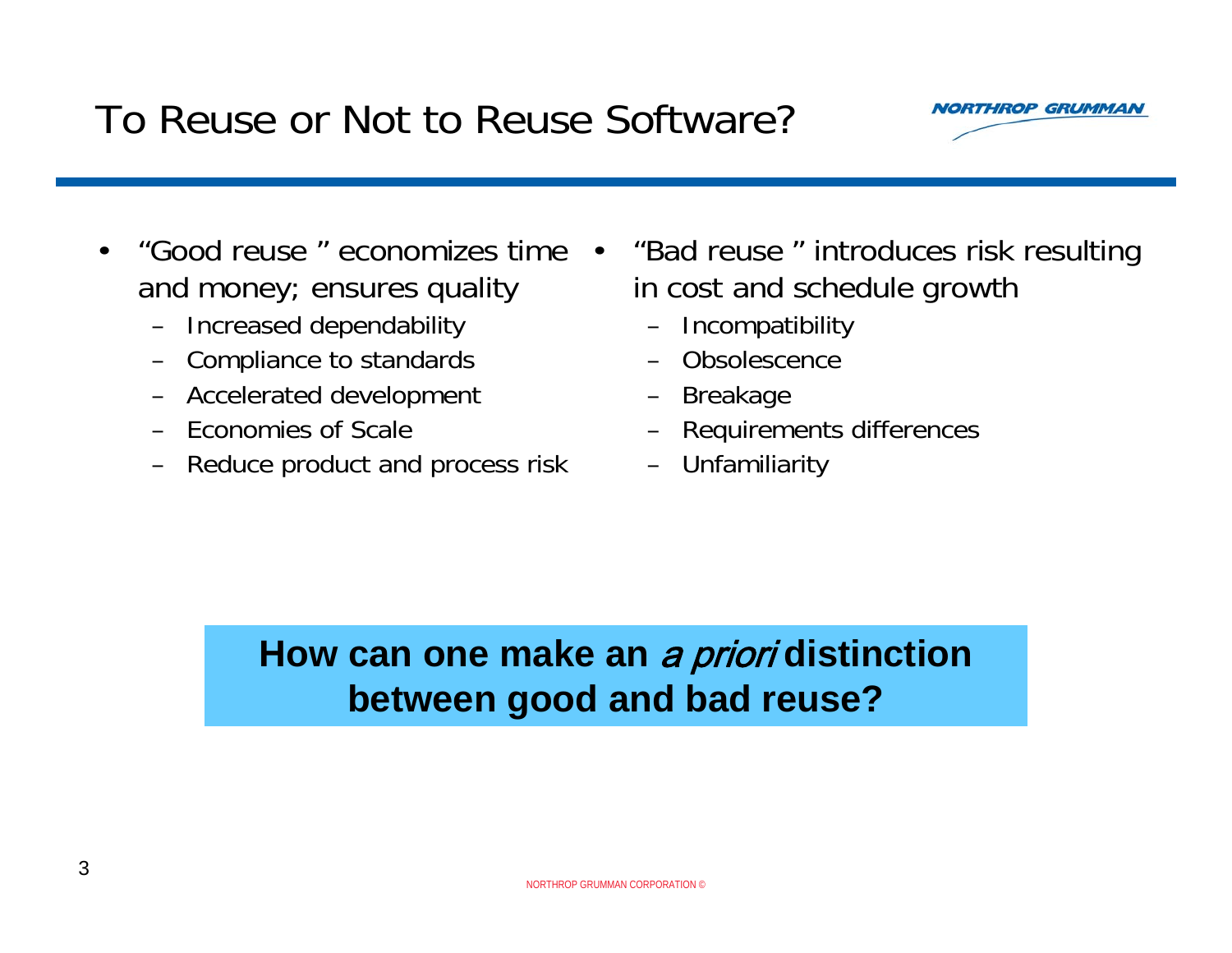

### **7.5. -- Technology Maturity**

- **Technology maturity shall measure the degree to which proposed critical technologies meet program objectives. Technology maturity is a principal element of program risk.** A technology readiness assessment shall examine program concepts, technology requirements, and demonstrated technology capabilities to determine technological maturity**.**
- The PM shall identify critical technologies via the work breakdown structure (WBS) (see 5.3.1). **Technology readiness assessments for critical technologies shall occur sufficiently prior to milestone decision points B and C to provide useful technology maturity information to the acquisition review process.**
- The Component Science and Technology (S&T) Executive shall direct the technology readiness assessment and, for ACAT ID and ACAT IA programs, **submit the findings to the Deputy Under Secretary of Defense (S&T) (DUSD(S&T)) with a recommended technology readiness level (TRL) for each critical technology.**  In cooperation with the Component S&T Executive and the program office, the DUSD(S&T) shall evaluate the technology readiness assessment and, if he/she concurs, forward findings to the OIPT leader and DAB**.** If the DUSD(S&T) does not concur with the technology readiness assessment findings, an independent technology readiness assessment, under the direction of the DUSD(S&T), shall be required**.**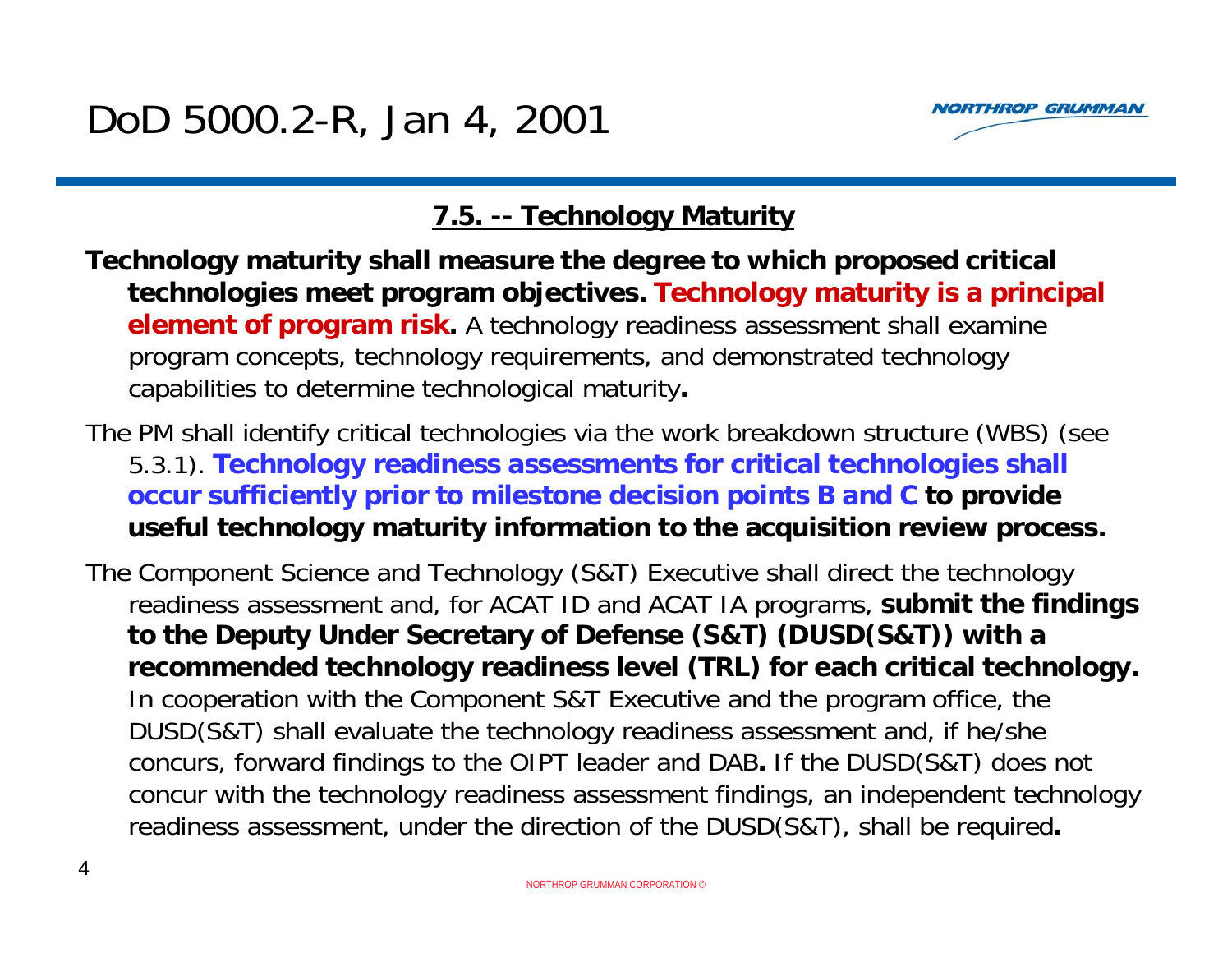## A Definition



- •Technology Readiness Levels (TRL) are used to assess the maturity of a practically-applied scientific/engineering invention (materials, components, methods, devices, etc.) prior to its incorporation into a system
- $\bullet$  A method for assessing how much **risk** is potentially involved with adopting a technology
- $\bullet$  TRLs assume that a technology is less suitable for immediate usage when it is newly invented or conceptualized
- $\bullet$  A technology becomes sufficiently proven (i.e., mature) after being subjected to experimentation, refinement, and increasingly demonstrated and tested in a realistic environment
- $\bullet$  Examples: Hardware TRL, Software TRL, Manufacturing TRL, Biomedical TRL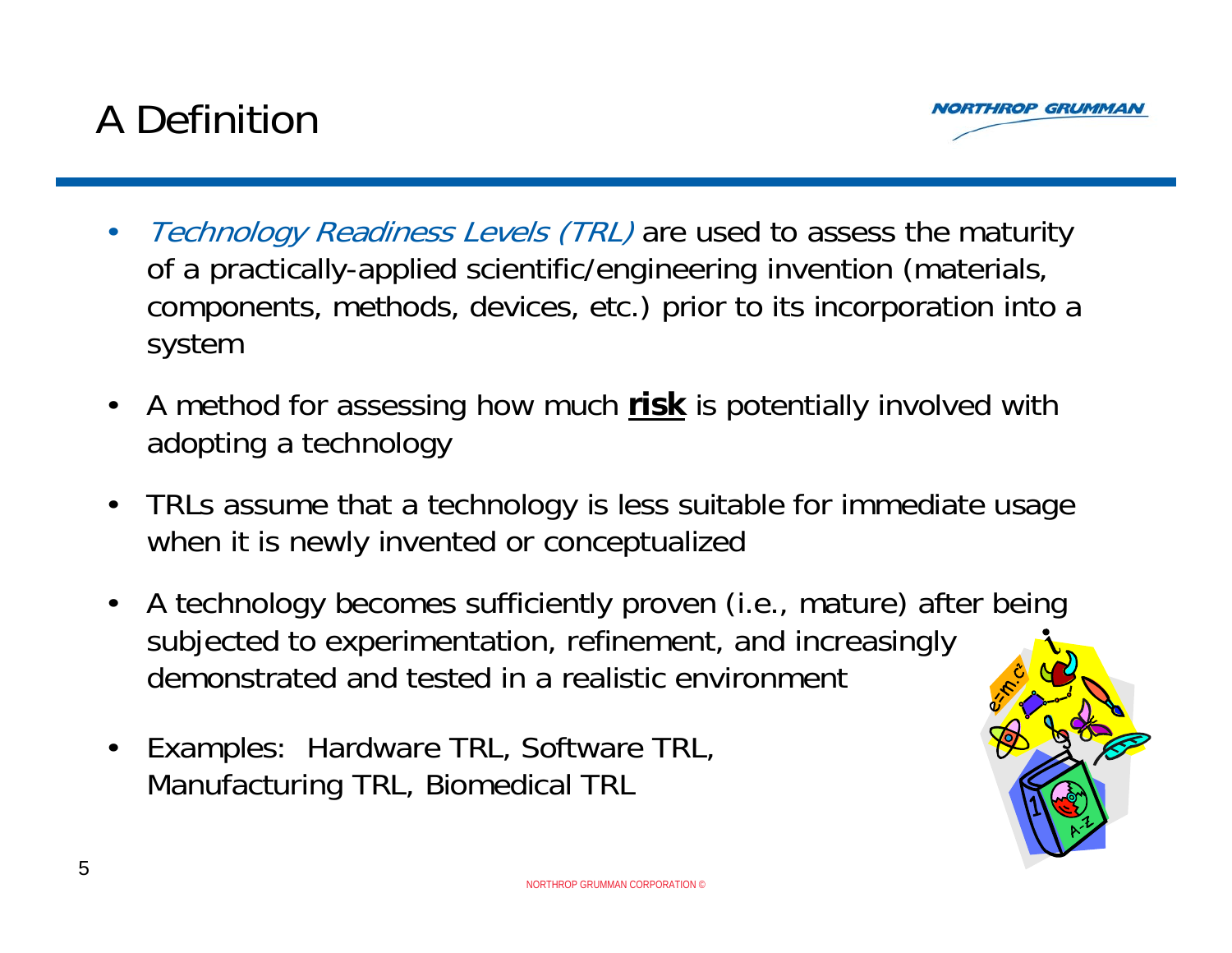## Technology Readiness Levels





|                    | 9 - Actual system "flight proven" through successful |  |
|--------------------|------------------------------------------------------|--|
| mission operations |                                                      |  |

- **8 - Actual system completed and "flight qualified" through test and demonstration**
- **7 - System prototype demonstration in a operational environment**
- **6 - System/subsystem model or prototype demonstration in a relevant environment**
- **5 - Component and/or breadboard validation in relevant environment**
- **4 - Component and/or breadboard validation in laboratory environment**
- **3 - Analytical and experimental critical function and/or characteristic proof-of-concept**
- **2 - Technology concept and/or application formulated**
- **1 - Basic principles observed and reported**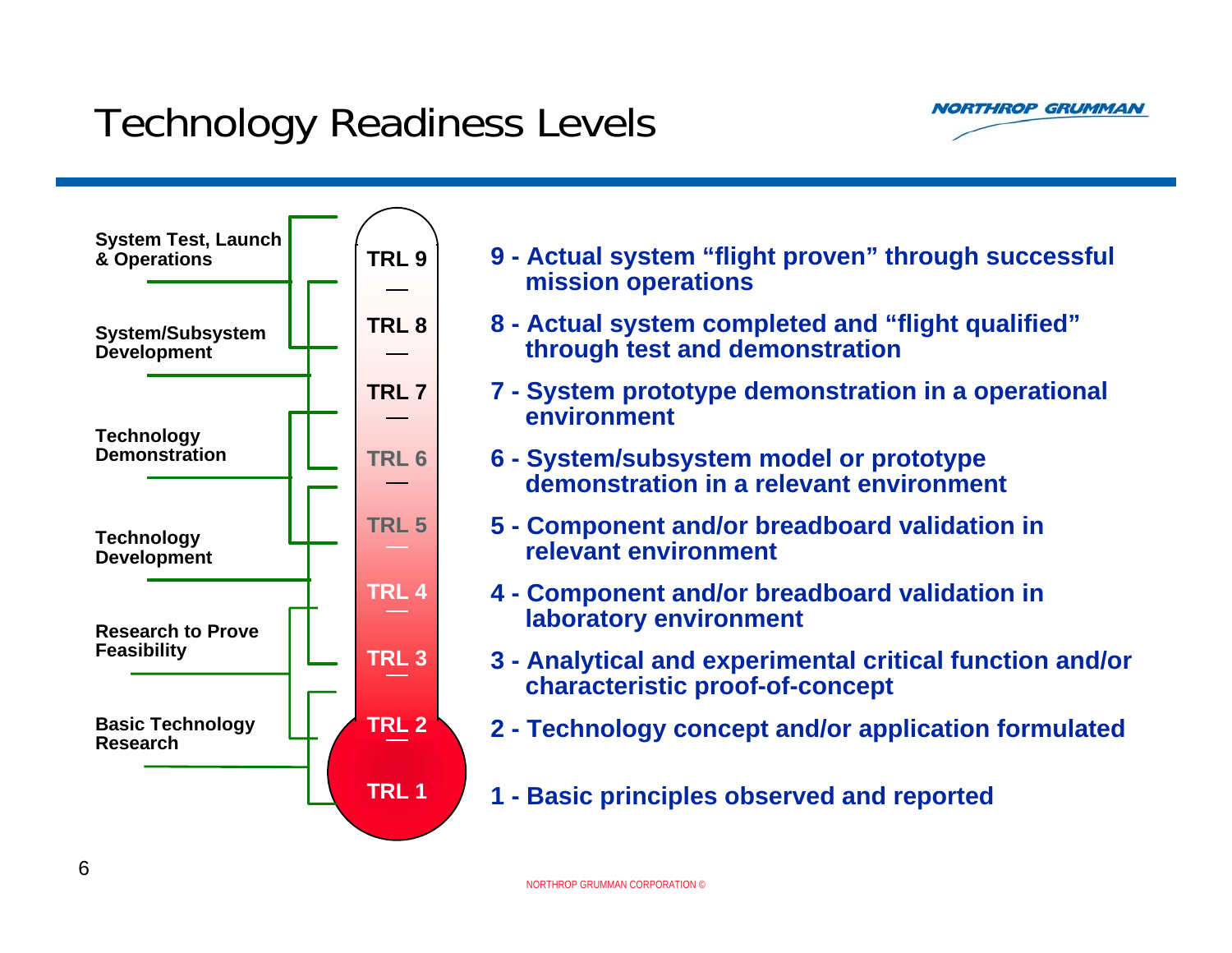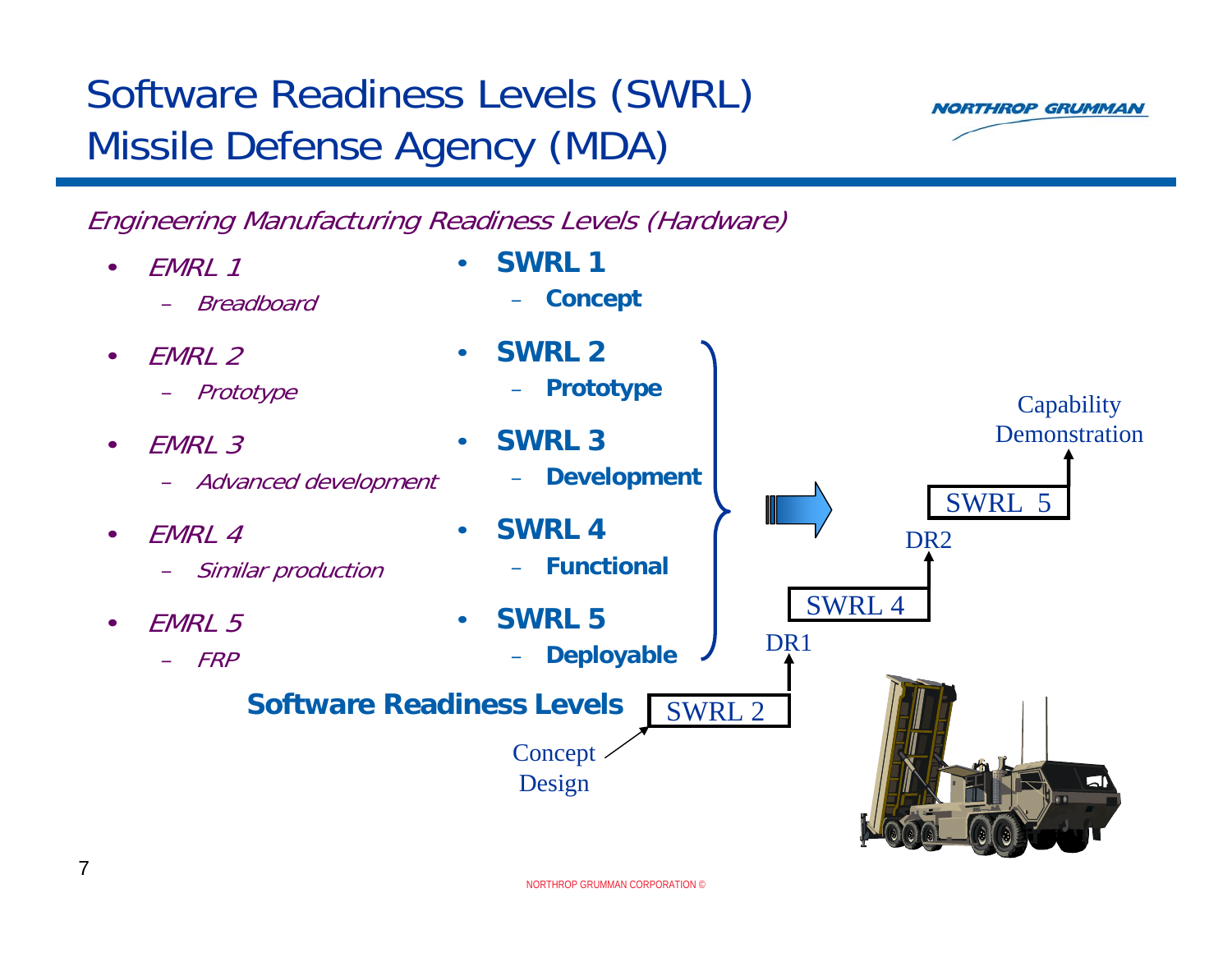# TRL Software Descriptions – DUSD(S&T) TRA Deskbook 2005



| <b>Technology Readiness Level</b>                                                                                           | <b>Software Description</b>                                                                                                                                                                                                                                                                                                                                                                                                                                                               |  |  |  |  |
|-----------------------------------------------------------------------------------------------------------------------------|-------------------------------------------------------------------------------------------------------------------------------------------------------------------------------------------------------------------------------------------------------------------------------------------------------------------------------------------------------------------------------------------------------------------------------------------------------------------------------------------|--|--|--|--|
| 1. Basic principles observed and reported                                                                                   | Lowest level of software technology readiness. A new software domain is being investigated by the basic<br>research community. This level extends to the development of basic use, basic properties of software<br>architecture, mathematical formulations, and general algorithms.                                                                                                                                                                                                       |  |  |  |  |
| 2. Technology concept and/or application<br>formulated                                                                      | Once basic principles are observed, practical applications can be invented. Applications are speculative, and<br>there may be no proof or detailed analysis to support the assumptions. Examples are limited to analytic studies<br>using synthetic data.                                                                                                                                                                                                                                 |  |  |  |  |
| 3. Analytical and experimental critical<br>function and/or characteristic proof of<br>concept                               | Active R&D is initiated. The level at which scientific feasibility is demonstrated through analytical and laboratory<br>studies. This level extends to the development of limited functionality environments to validate critical<br>properties and analytical predictions using nonintegrated software components and partially representative<br>data.                                                                                                                                  |  |  |  |  |
| 4. Module and/or subsystem validation<br>in a laboratory environment (i.e., software<br>Prototype development environment). | Basic software components are integrated to establish that they will work together. They are relatively primitive<br>with regard to efficiency and robustness compared with the eventual system. Architecture development<br>initiated to include interoperability, reliability, maintainability, extensibility, scalability, and security issues.<br>Emulation with current/legacy elements as appropriate. Prototypes developed to demonstrate different aspects<br>of eventual system. |  |  |  |  |
| 5. Module and/or subsystem validation in a<br>relevant Environment                                                          | Level at which software technology is ready to start integration with existing systems. The prototype<br>implementations conform to target environment / interfaces. Experiments with realistic problems. Simulated<br>interfaces to existing systems. System software architecture established. Algorithms run on a processor(s) with<br>characteristics expected in the operational environment.                                                                                        |  |  |  |  |
| 6. Module and/or subsystem validation<br>in a relevant end-to-end environment)                                              | Level at which the engineering feasibility of a software technology is demonstrated. This level extends to<br>laboratory prototype implementations on full-scale realistic problems in which the software technology is<br>partially integrated with existing hardware/software systems                                                                                                                                                                                                   |  |  |  |  |
| 7. System prototype demonstration<br>in an operational high-fidelity environment                                            | Level at which the program feasibility of a software technology is demonstrated. This level extends to<br>operational environment prototype implementations where critical technical risk functionality is available for<br>demonstration and a test in which the software technology is well integrated with operational<br>hardware/software systems.                                                                                                                                   |  |  |  |  |
| 8. Actual system completed and mission<br>qualified through test and demonstration in<br>an operational environment         | Level at which a software technology is fully integrated with operational hardware and software systems.<br>Software development documentation is complete. All functionality tested in simulated and operational<br>scenarios.                                                                                                                                                                                                                                                           |  |  |  |  |
| 9. Actual system proven through successful<br>mission-proven operational capabilities<br>8                                  | Level at which a software technology is readily repeatable and reusable. The software based on the<br>technology is fully integrated with operational hardware/seftware systems. All software documentation verified.<br>Successful operational experience. Sustaining software engineering support in place. Actual system.                                                                                                                                                              |  |  |  |  |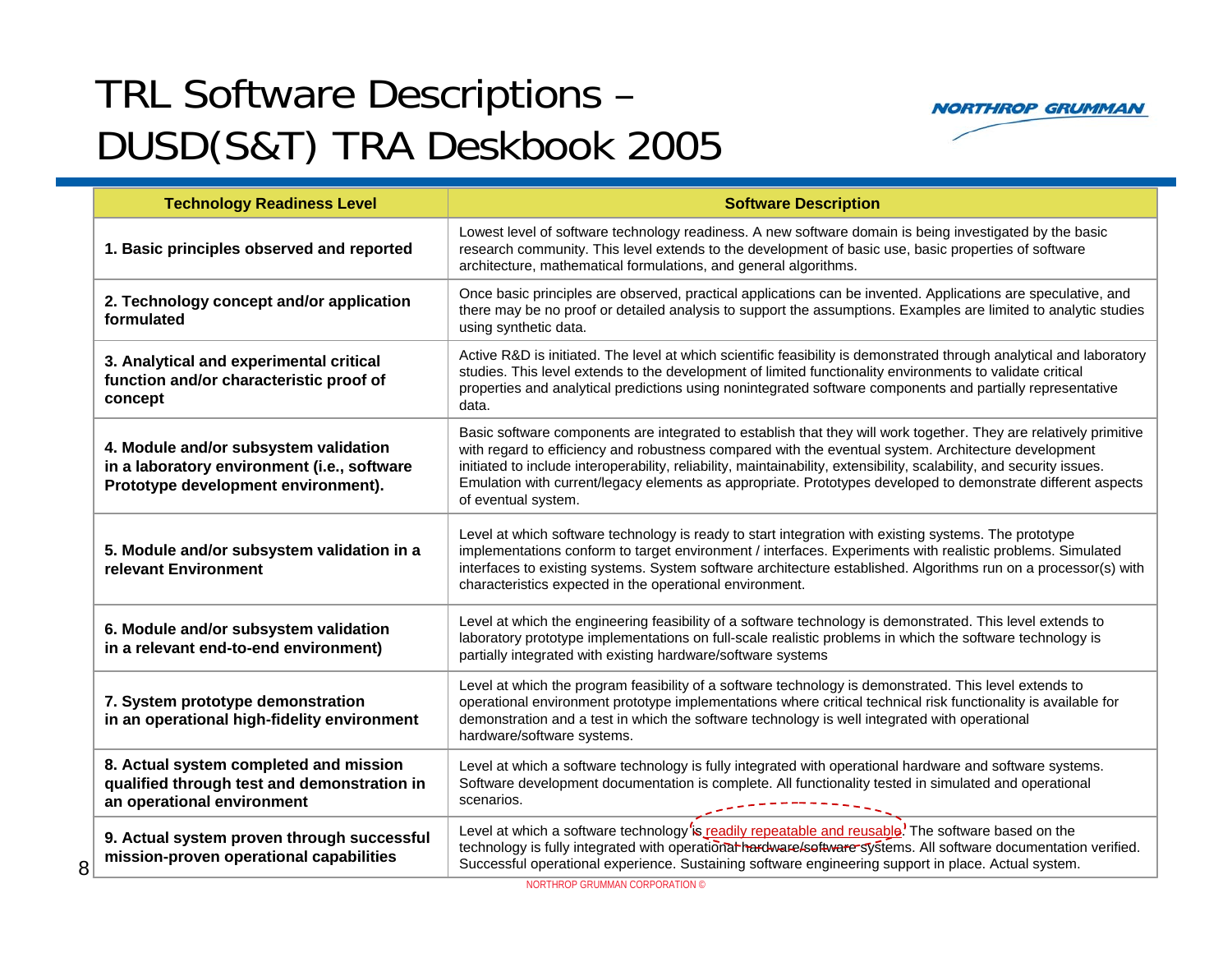•

### Software TRL Limitations

- • Software differs from hardware in that taking an operational product and using it in a new context or system does not necessarily correlate to system success in performance or in achieving planned cost and schedule benefits
	- In some situations it may introduce more complications and problems than if the code was not reused
- • TRLs inherently assume "good reuse"
	- –Increased dependability
	- –Reduce product and process risk
	- –Accelerated development
- TRLs do not adequately address "bad reuse" or COTS/GOTS and OSS
	- Obsolescence
	- –Breakage
	- –Requirements and usage differences
	- –**Unfamiliarity**



**IROP GRUMMA**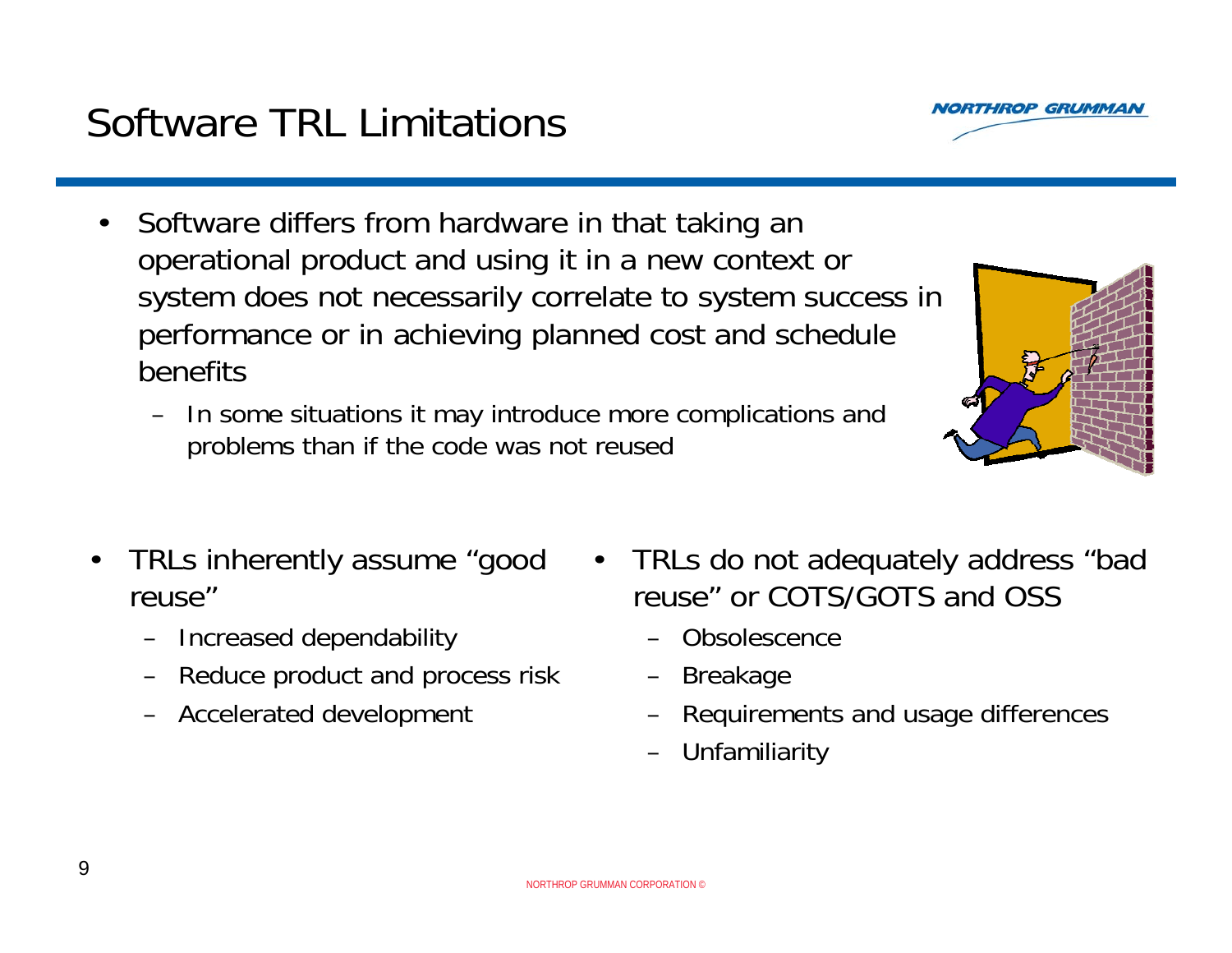# Software Reuse Root Cause Analysis Six Sigma Project #1299



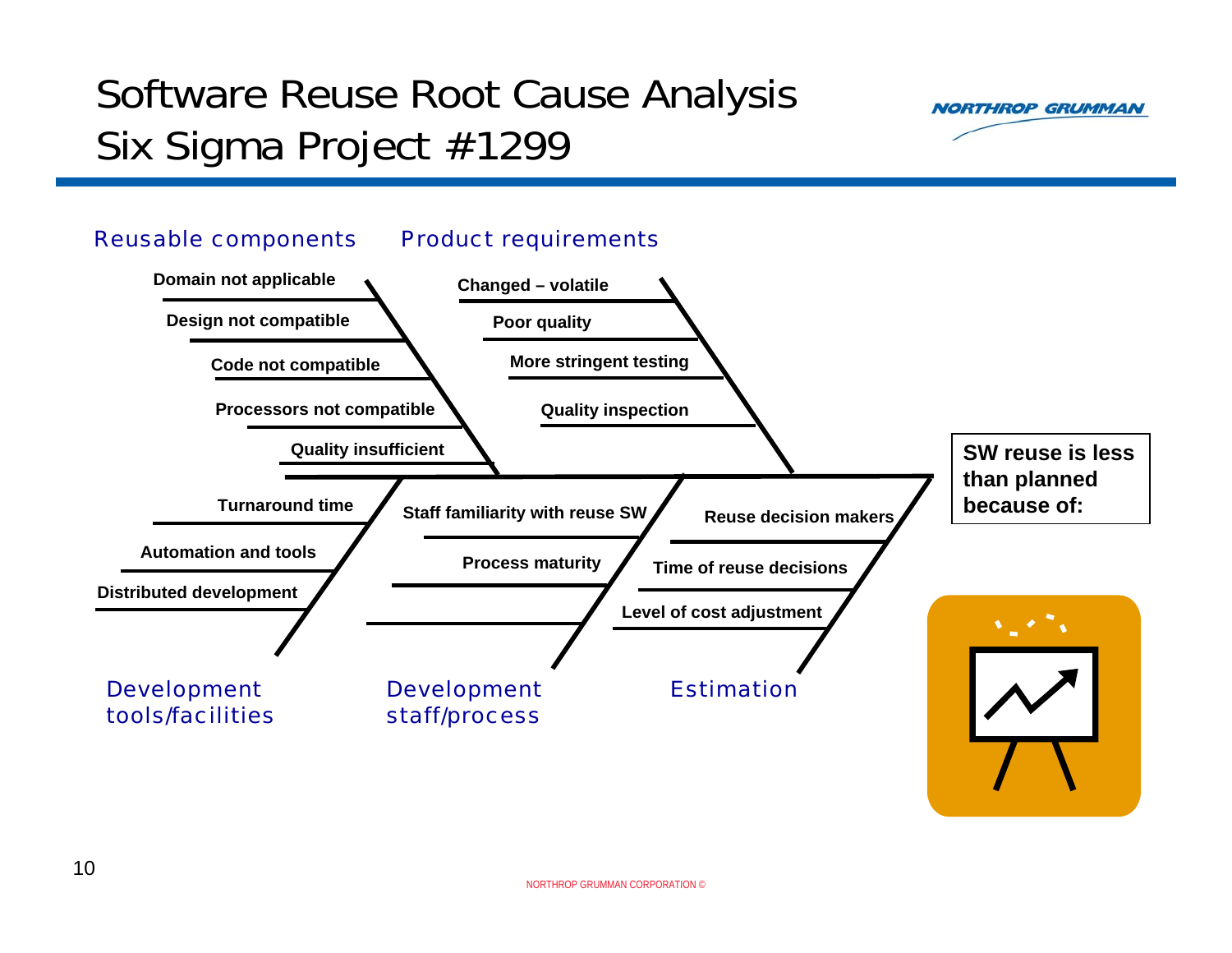# RRL Background Software Engineering Institute (SEI)



- • TRL for Non-Developmental Item Software (Smith 2004)
	- Requirements Satisfaction
		- Rates how well requirements, including functional (e.g., throughput, accuracy, latency ) and non-functional (e.g., reliability, maintainability) are allocated to <sup>a</sup> given software product or technology to be satisfied by it.
		- Accounts for the number of requirements are satisfied as well as any provided functionality that is not required
	- Environmental Fidelity
		- Addresses how faithfully the development environment of the software asset has been demonstrated to operate in the target operational environment.
	- Product Criticality
		- The degree to which the target system is dependent upon, or inseparable from the product or technology.
	- Product Aging
		- The availability of the product over its lifespan relative to the requirements of the system under development
	- Product Maturity
		- Maturity of the software product or technology relative to three distinct modes/domains: COTS, GOTS, OSS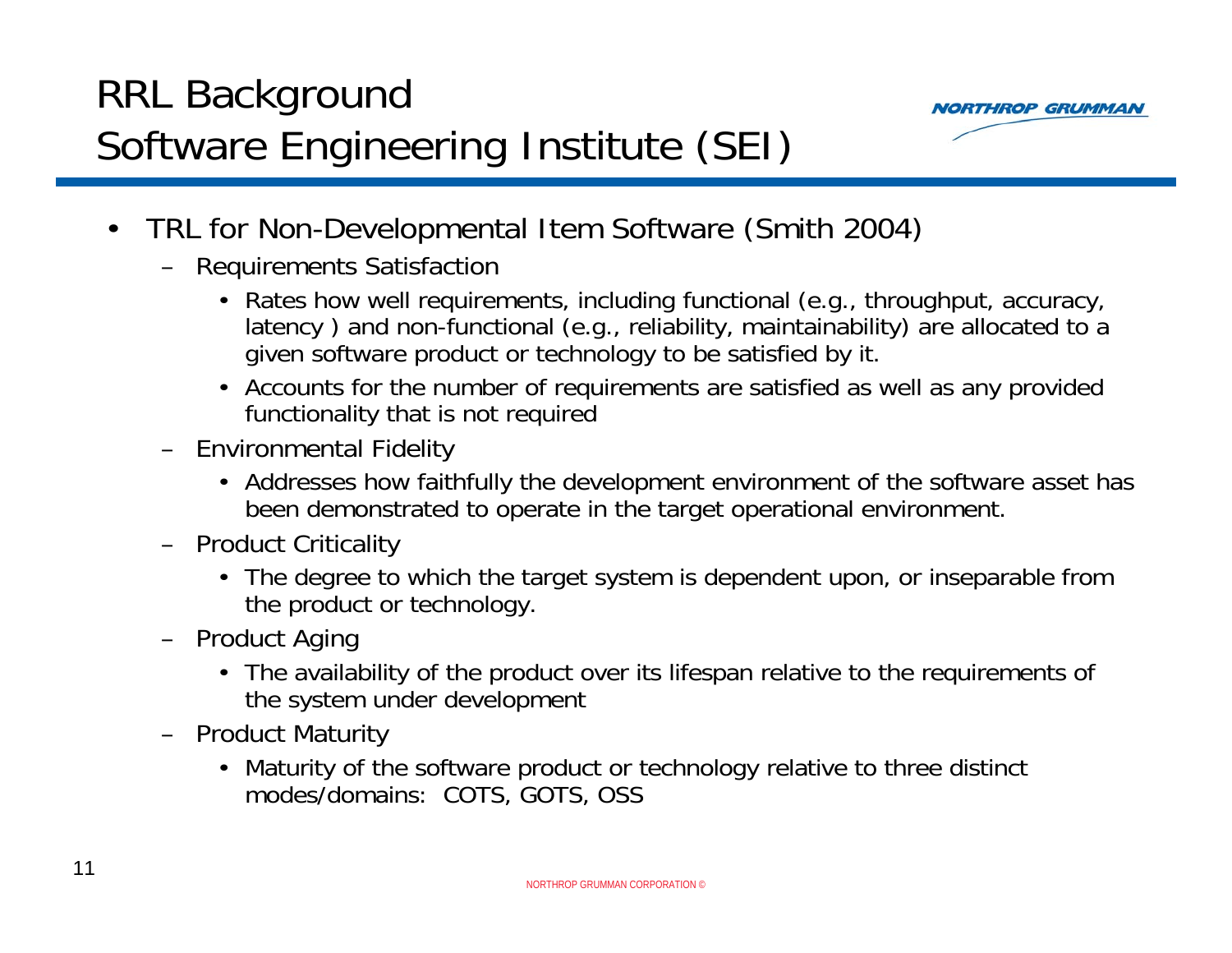# RRL Background SEI (page 2)



- • ImpACT Methodology for COTS (Smith 2005)
	- Importance
		- Criticality to the system; difficulty of effecting a work-around if the technology or product doesn't work (or isn't available)
	- Availability
		- The degree to which the product or technology is commercially available
	- Capability
		- The functional fit (or misfit) between the product or technology and the requirements of the system
	- – Timeframe
		- A measure of how the lifecycle of the product or technology matches the lifecycle for the system. Will it be available when needed? Over the life of the system?

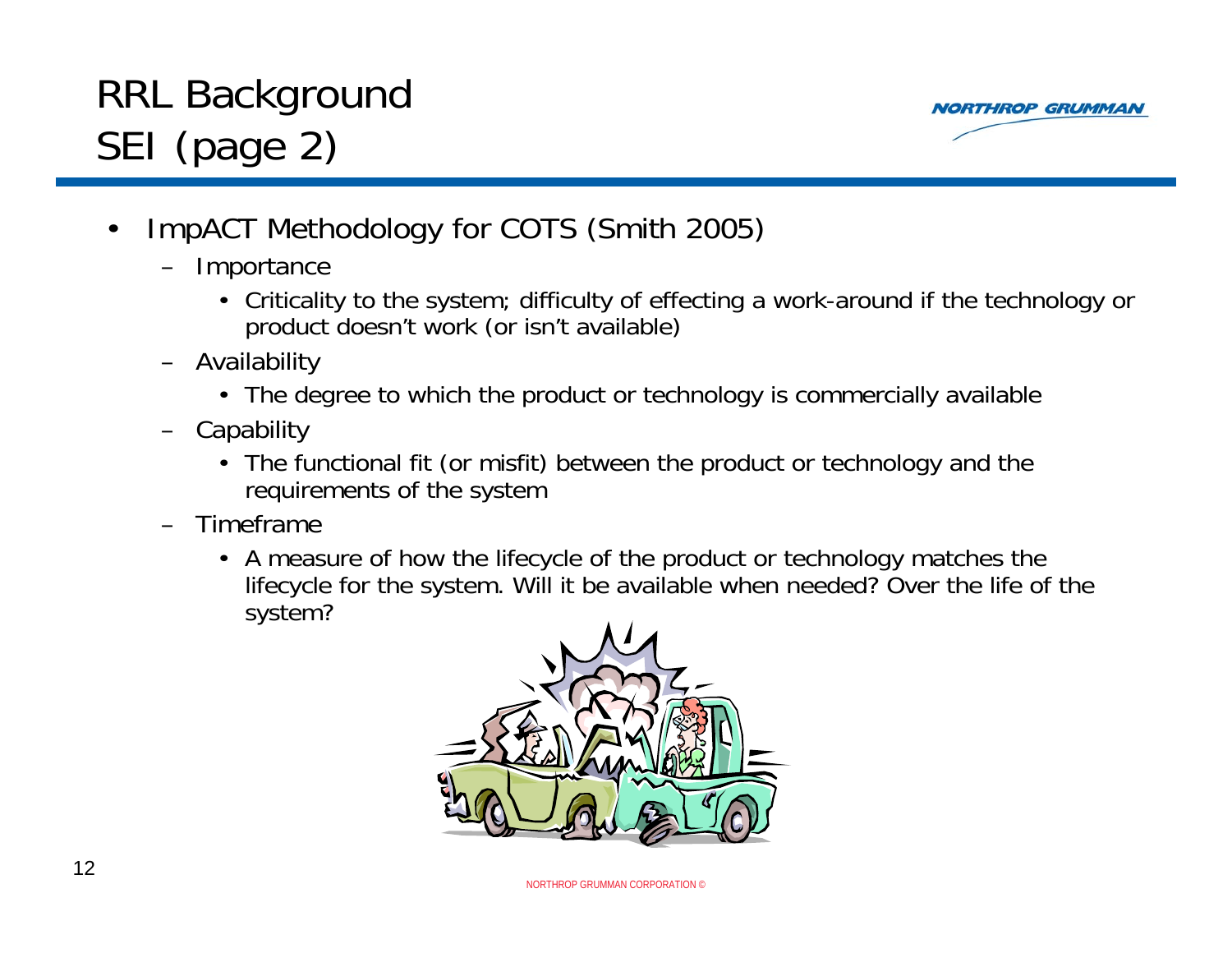### RRL Background **NORTHROP GRUMMAN** National Aeronautics and Space Agency (NASA)

- • NASA Earth Science Data Systems (ESDS) Software Reuse Working Group (Wolfe, Marshall, 2007-2008)
	- Determine reuse maturity of software assets being prepared for reuse
	- Initially developed for the Earth science domain, applicable to general
	- Promote, facilitate, catalog and incentivize reuse
	- Reuse Enablement System
		- Web-based portal, Reuse metadata of an existing software asset
		- Aligned with familiar 1-9 scale TRL
- • Topic Areas
	- Portability
	- Extensibility
	- Documentation
	- Support
	- Packaging
	- Intellectual Property
	- Standards Compliance
	- Verification and Testing
	- –Modularity

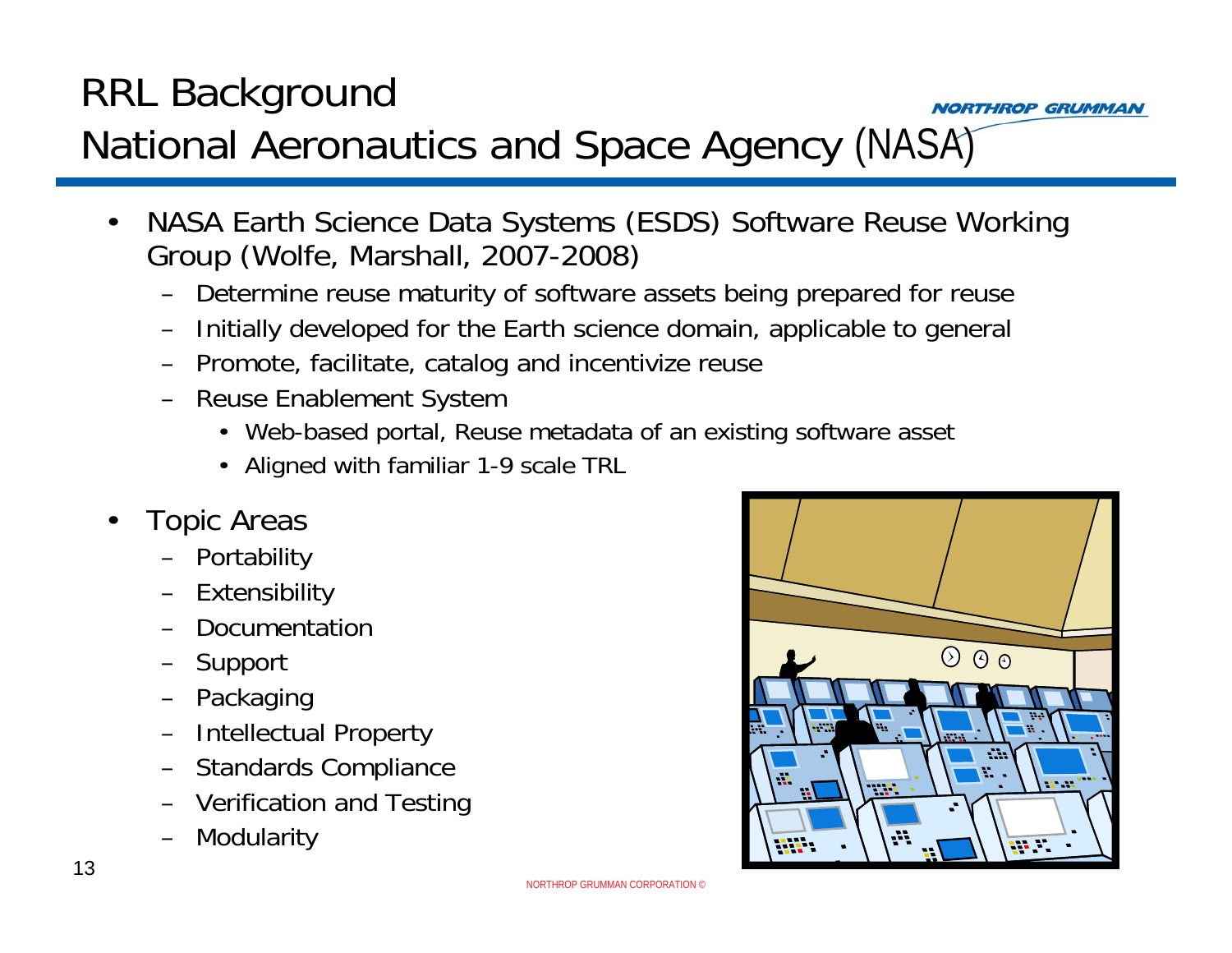### NASA RRL Topic Areas and Rating Scale



|                | <b>Portability</b>                                               | <b>Extensibility</b>                                                                                                                                        | <b>Documentation</b>                                                           | <b>Support</b>                                                                                  | <b>Packaging</b>                                                    | <b>Intellectual Property</b><br><b>issues</b>                                                                                                                                      | <b>Standards compliance</b>                                                                      | <b>Verification &amp; Testing</b>                                                                                                                                  | <b>Modularity</b>                                                                                         |
|----------------|------------------------------------------------------------------|-------------------------------------------------------------------------------------------------------------------------------------------------------------|--------------------------------------------------------------------------------|-------------------------------------------------------------------------------------------------|---------------------------------------------------------------------|------------------------------------------------------------------------------------------------------------------------------------------------------------------------------------|--------------------------------------------------------------------------------------------------|--------------------------------------------------------------------------------------------------------------------------------------------------------------------|-----------------------------------------------------------------------------------------------------------|
| -1             | Level The software is<br>not portable at<br>any cost             | No ability to extend or<br>modify program behavior                                                                                                          | Limited internal<br>documentation<br>available                                 | No support<br>available                                                                         | Source code<br>available                                            | Potential owners and<br>stakeholders of product<br>have been identified.                                                                                                           | Follows no particular<br>standard                                                                | No testing performed                                                                                                                                               | No designs for<br>modularity or reuse                                                                     |
| $\overline{2}$ | Level Some parts of<br>the software may<br>be portable           | Prohibitive costs and<br>efforts need to modify or<br>extend the system                                                                                     | Fully commented<br>source code<br>available                                    | Known contact<br>available                                                                      |                                                                     | Relevant intellectual<br>policies of potential owners<br>and stakeholders have<br>been reviewed.                                                                                   | Follows some parts of<br>common standards and<br>best practices                                  | Software application<br>formulated and unit<br>testing performed                                                                                                   |                                                                                                           |
| 3              | <b>Level The software is</b><br>significant costs                | Can be extended with<br>only portable with the input of considerable documentation<br>time and effort on par<br>with recreating system<br>separately        | Basic external<br>available                                                    | Original<br>developers<br>provide proactive<br>support                                          | Detailed<br>installation<br>instructions<br>available               | Intellectual property<br>agreements have been<br>proposed to potential<br>stakeholders.                                                                                            | Follows a company-wide<br>standard for development<br>and testing                                | Testing includes testing<br>for error conditions and<br>proof of handling input<br>errors                                                                          | Modularity at major<br>system or subsystem<br>level only                                                  |
| 4              | Level The software<br>may be portable<br>at a reasonable<br>cost | Can be modified and<br>extended through<br>configuration changes,<br>minimal modification of<br>source                                                      | Reference manual<br>available                                                  | Latest updates or<br>patches are<br>available but not<br>very frequently                        |                                                                     | Potential stakeholders have<br>negotiated on intellectual<br>property agreements and<br>authorship issues.                                                                         | Most components follow<br>a complete, universal<br>standard, but not<br>validated                | Software application<br>demonstrated in a<br>laboratory environment                                                                                                |                                                                                                           |
| Level<br>5     | The software is<br>moderately<br>portable                        | Consideration for future<br>extensibility designed<br>into system, extensibility<br>approach somewhat<br>defined                                            | User manual<br>available                                                       | Informal user<br>community<br>available                                                         | Software is easily<br>configurable for<br>different<br>environments | Agreement and approval on<br>authorship, attribution, and<br>intellectual property issues<br>has been obtained from<br>stakeholders.                                               | All components follow a<br>universal standard, but<br>only partially validated                   | Software application<br>tested and validated in a generic and specific<br>laboratory environment                                                                   | Partial segregation of<br>functionality                                                                   |
| Level<br>6     | The software is<br>portable                                      | Designed from the start<br>to allow easy<br>extensibility, provides<br>many points of<br>extensibility and a<br>thorough and detailed<br>extensibility plan | Tutorials available                                                            | Centralized<br>support available                                                                |                                                                     | Authorship, attribution, and<br>intellectual property<br>statements have been<br>drafted to reflect agreement<br>among stakeholders on<br>intellectual property and<br>authorship. | Validated to follow a<br>specific proprietary<br>standard                                        | Software application<br>demonstrated in a<br>relevant environment<br>(Earth science related)                                                                       |                                                                                                           |
| $\overline{7}$ | <b>Level The software is</b><br>highly portable                  | Proven to be extensible<br>internally, code<br>structured to provide<br>loose coupling and high<br>cohesion                                                 | Interface guide<br>available                                                   | Organized/define OS detect and<br>d support by the<br>original developer supported<br>available | auto-build for<br>platforms                                         | Authorship and intellectual<br>property statements<br>included in product<br>prototype.                                                                                            | Validated to comply to a<br>specific open standard                                               | Software application<br>tested and validated in a specific and reusable<br>relevant environment<br>(Earth science related)                                         | Clear delineations of<br>components                                                                       |
| Level<br>8     |                                                                  | Proven extensibility on a<br>major external program,<br>provides a clear plan for<br>modifying and extending nt guide available<br>features                 | <b>Extension quide</b><br>and/or<br>Design/Developme                           | Support by<br>organization<br>available                                                         |                                                                     | Manifestation of authorship,<br>attribution, and intellectual<br>property statements<br>reviewed in product<br>prototype before product<br>release.                                | Proven by validation to<br>comply with a "gold"<br>standard                                      | Software application<br>"qualified" through test<br>and demonstration<br>(meets requirements)<br>and successfully<br>delivered to the Earth<br>science environment |                                                                                                           |
| 9              | Level The software is<br>completely<br>portable                  | Proven extensibility in<br>multiple scenarios.<br>provides specific<br>documentation and<br>features to build<br>extensions                                 | Full software<br>lifecycle<br>engineering design<br>documentation<br>available | Large user<br>community with<br>well-defined<br>support available                               | <b>GUI</b> installation<br>environment<br>provided                  | Reviewed authorship,<br>attribution, and intellectual<br>property statements<br>packaged with product for<br>release.                                                              | 'Gold" standard<br>compliance of entire<br>system and<br>development,<br>independently validated | Actual software<br>application tested and<br>validated through<br>successful use of<br>application output                                                          | All functions and data<br>encapsulated into<br>objects or accessible<br>through web service<br>interfaces |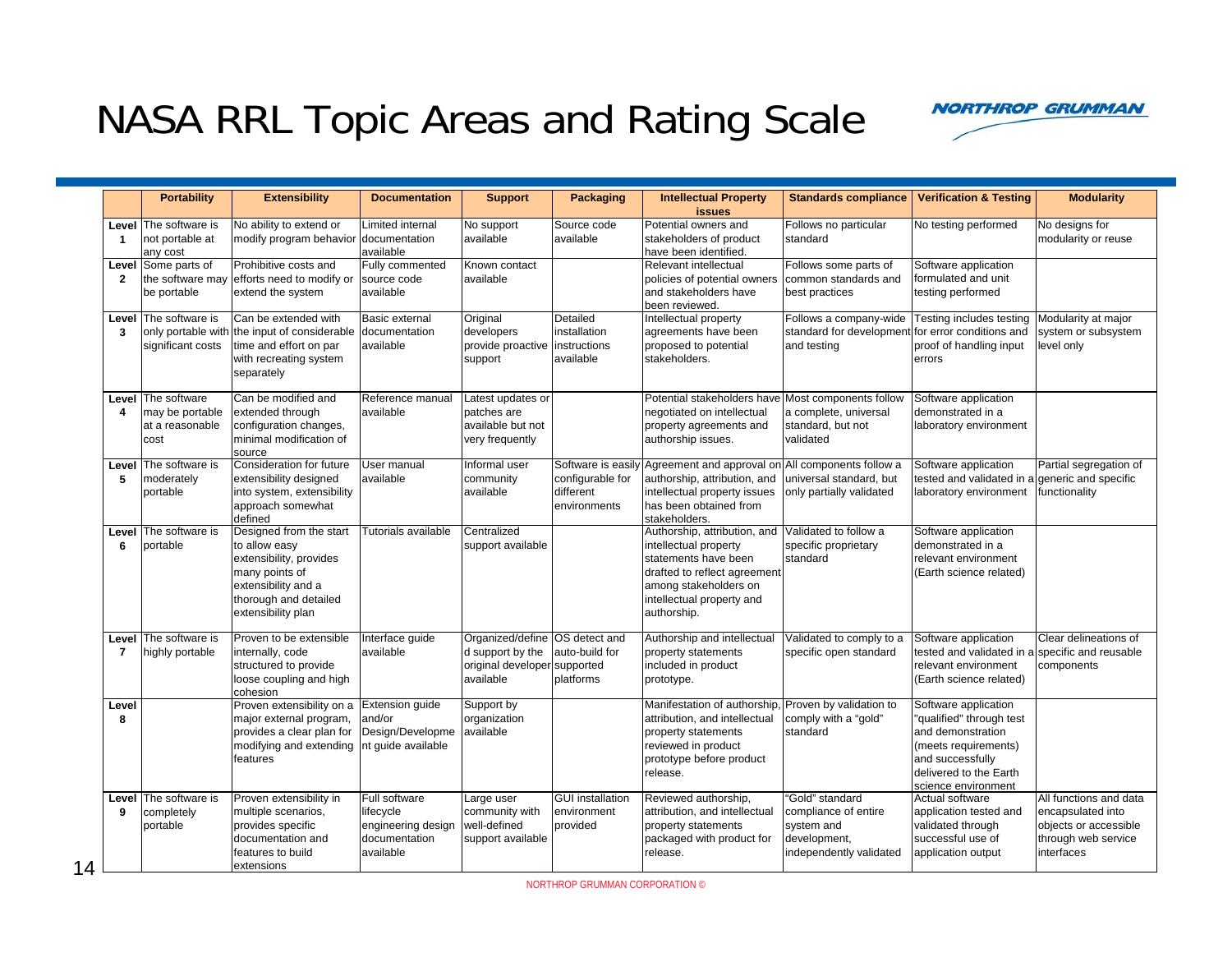#### NORTHROP GRUMMAN CORPORATION ©

## Northrop Grumman (NGC) Reuse Readiness Level Framework

- •NGC is developing *Reuse Readiness Levels* (RRL) as a decision framework to evaluate the technical viability of leveraging existing software
	- – Merges the TRL concept with NGC's Decision Analysis and Resolution (DAR) process
		- Aligned with the 1-9 ascending TRL scale
		- DAR
			- Reduces subjectivity, increases rigor and consistency
			- Encourages disciplined objective thinking and stakeholder buy-in via evidence
			- Ensures best possible solutions for high risk decisions
			- Avoids premature commitment to a point design
	- – Flexible – fits all situations
		- •Multi-attribute / multivariate considered
		- •DAR allows tailoring
		- Applicable to product line, non-product line, COTS, GOTS, NDI, OSS, etc.

### **Results in well-reasoned, timely software reuse decisions and better software estimates and plans**



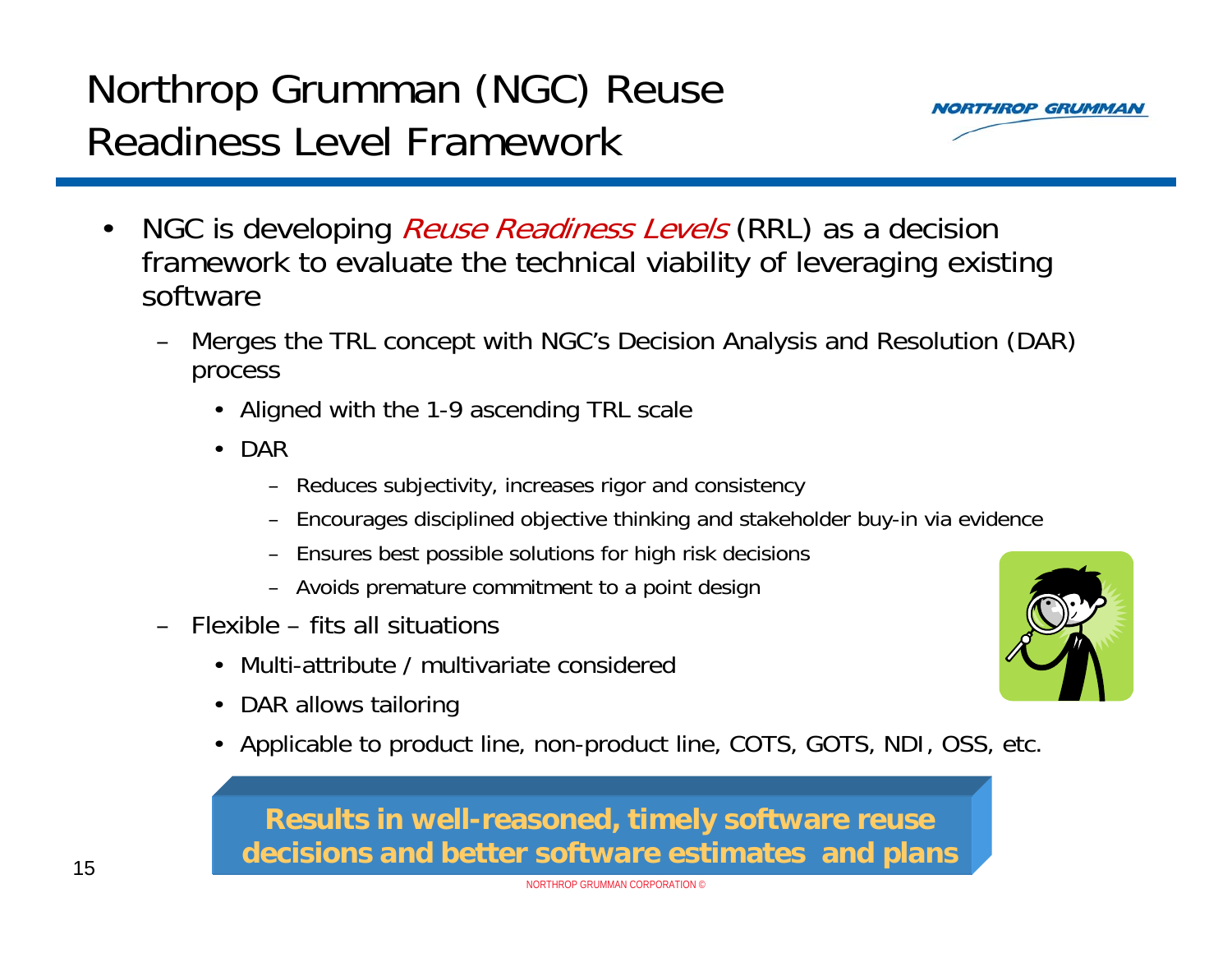### NGC Reuse Readiness Attributes

- • Resources
	- Supporting processes and resources
	- Software familiarity
	- Developer experience
- $\bullet$  Readability
	- Quantity and level of documentation
	- Accuracy and completeness of documentation
- $\bullet$ **Usability** 
	- Configurability, Openness and Modularity
	- Extensibility
	- Scalability
	- Well-defined and stable interfaces
- $\bullet$  Maturity
	- Product life cycle stage
	- –Maintenance
- •**Compatibility** 
	- Platform compatibility
	- Version compatibility
	- –Language compatibility
- • Tailoring / Rework
	- –Restructuring / Re-factoring
	- –Re-engineering
	- –Re-implementation
	- –Re-integration and Re-test
- $\bullet$ **Transportability** 
	- Architecture / design<br> synchronization
	- Percentage of translation to new context
	- –Index of new requirements incorporation





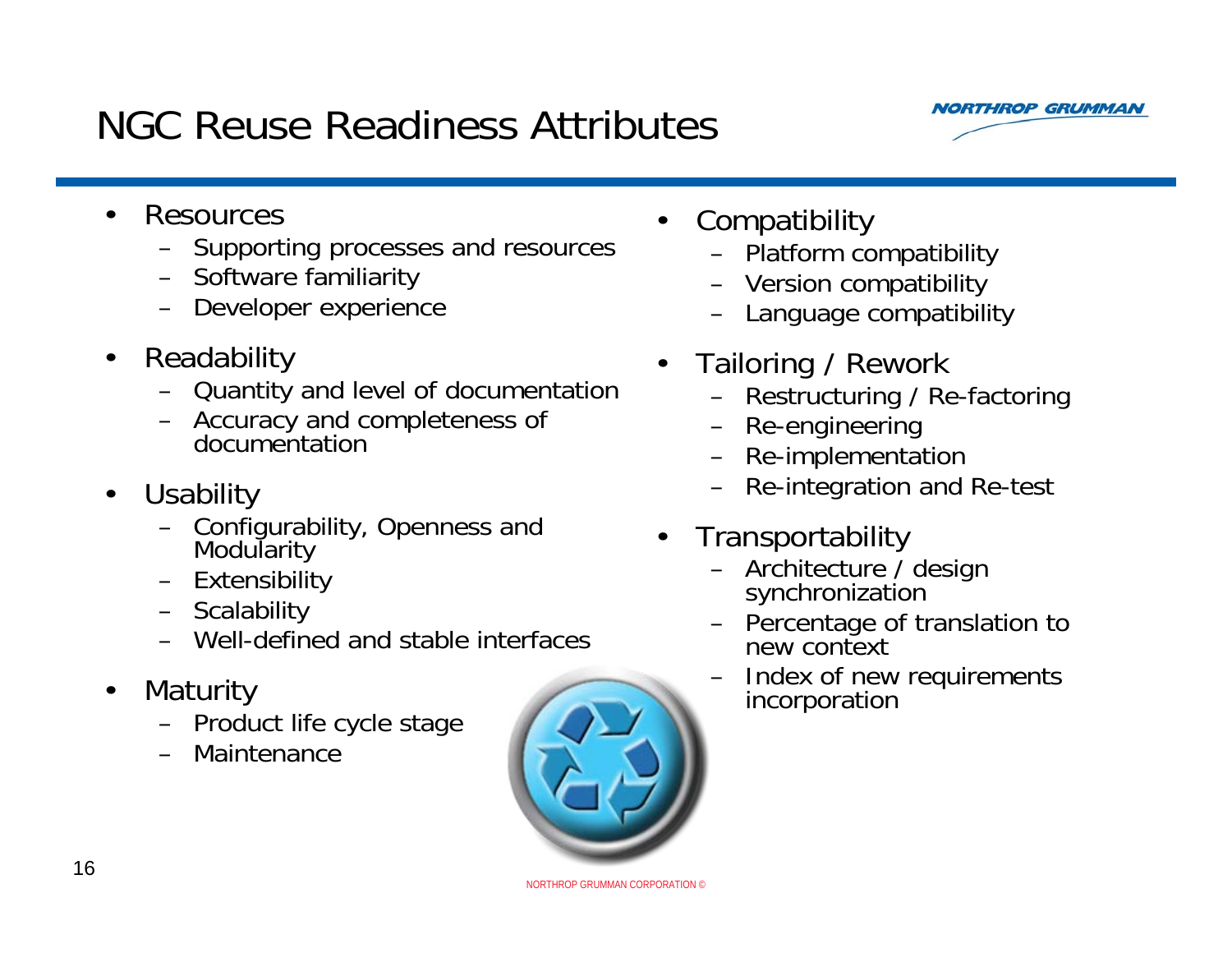## RRL NGC – Attributes (1 of 3)



| #              | <b>Category</b>  | <b>Attribute</b>                                     | <b>Description</b>                                                                                                                                                                                                                                                               |
|----------------|------------------|------------------------------------------------------|----------------------------------------------------------------------------------------------------------------------------------------------------------------------------------------------------------------------------------------------------------------------------------|
| 1              | <b>Resources</b> | <b>Supporting Processes and</b><br><b>Resources</b>  | The consonance of the development methods and activities to the<br>integration of the reuse software in the new context/system as well as<br>the accessibility and availability of expertise related to the reuse<br>software (either internal or external to the organization). |
| $\overline{2}$ | <b>Resources</b> | <b>Software Familiarity</b>                          | The level of understanding and practice that the development team has<br>in working with the reuse software.                                                                                                                                                                     |
| 3              | <b>Resources</b> | <b>Developer Experience</b>                          | The knowledge, skill, proficiency and expertise of the development<br>team within the system domain.                                                                                                                                                                             |
| 4              | Readability      | Quantity and Level of<br>Documentation               | The amount and the detail of available descriptions of the software such<br>as: annotation in the code, reference manuals, style guides, developer<br>user guides, use cases, etc.                                                                                               |
| 5              | Readability      | <b>Accuracy and Completeness</b><br>of Documentation | The degree to which the reuse software documentation is<br>comprehensive, usable and reliably describes and explains the product.                                                                                                                                                |
| 6              | <b>Usability</b> | Configurability, Openness<br>and Modularity          | The extent to which the reuse software may be added, upgraded and<br>have its components replaced; as well as the efficient separation of<br>system concerns realized through the logical boundaries between<br>components.                                                      |
| $\overline{7}$ | <b>Usability</b> | Extensibility                                        | The ability of the system to accommodate future growth either through<br>the addition of new functionality or through the modification of existing<br>functionality while minimizing the impact to other existing system<br>functions or infrastructure.                         |
| 8              | <b>Usability</b> | Scalability                                          | The degree to which the design of the reuse software handles<br>increasing amounts of work, data, throughput, quantities, resources,<br>etc. with graceful or no degradation in performance.                                                                                     |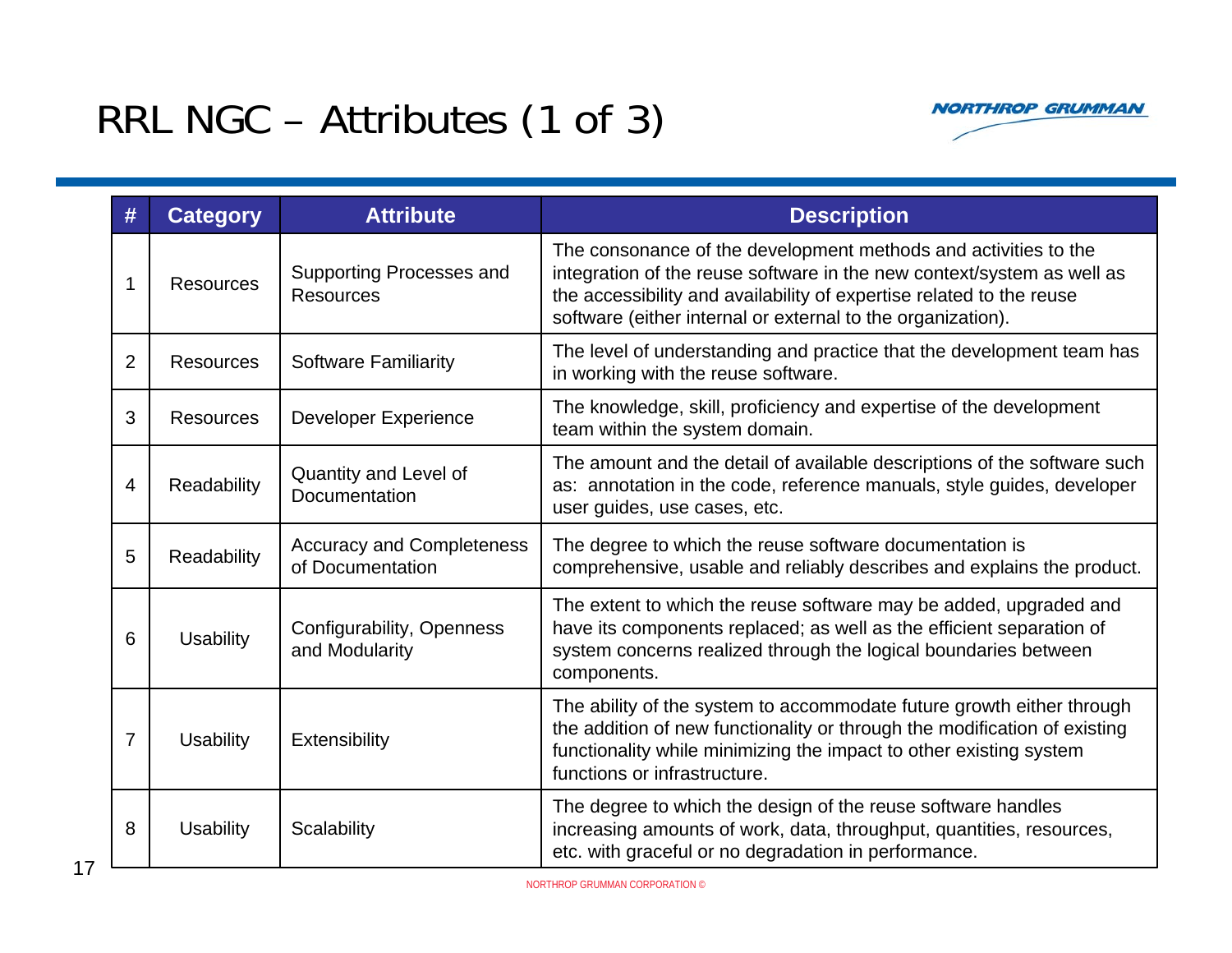### RRL NGC – Attributes (2 of 3)



| #  | <b>Category</b>  | <b>Attribute</b>                             | <b>Description</b>                                                                                                                                                                                                                                                                                                                        |
|----|------------------|----------------------------------------------|-------------------------------------------------------------------------------------------------------------------------------------------------------------------------------------------------------------------------------------------------------------------------------------------------------------------------------------------|
| 9  | <b>Usability</b> | Well-defined and Stable<br><b>Interfaces</b> | The clarity, understandability and integrity of the reuse software (internal<br>and external) interfaces as well as the robustness of the interfaces under<br>changing, stressing or anomalous conditions                                                                                                                                 |
| 10 | <b>Maturity</b>  | <b>Product Life Cycle</b><br><b>Stage</b>    | The current point in the reuse software's evolution (ranging from<br>"bleeding edge" new to obsolete) and the degree to which it has been<br>tried, tested and proven in a working system. Factors to consider:<br>usage and acceptance in the domain and the Industry                                                                    |
| 11 | <b>Maturity</b>  | Maintenance                                  | The required resources to upkeep of the reuse software for correcting<br>faults and keeping it operational. Factors to consider: Software Problem<br>Report history, number and frequency of software patches, etc.                                                                                                                       |
| 12 | Compatibility    | <b>Platform Compatibility</b>                | The degree to which the original hardware architecture and software<br>framework on which reuse software runs is similar or complimentary to<br>the new context/system. Factors to consider: computer architecture,<br>operating system, graphical user interface, etc.                                                                   |
| 13 | Compatibility    | <b>Version Compatibility</b>                 | The level at which the reuse software behaves in the intended and<br>expected manner when it interacts with the other software components,<br>products, tools, environments and platforms in the new context/system.<br>Factors to consider: rate of change/upgrades of underlying products,<br>frequency of synchronization points, etc. |
| 14 | Compatibility    | <b>Language Compatibility</b>                | The extent to which the programming set of instructions of the reuse<br>software requires translation, reimplementation, or re-compilation in<br>order to work in the new context/system                                                                                                                                                  |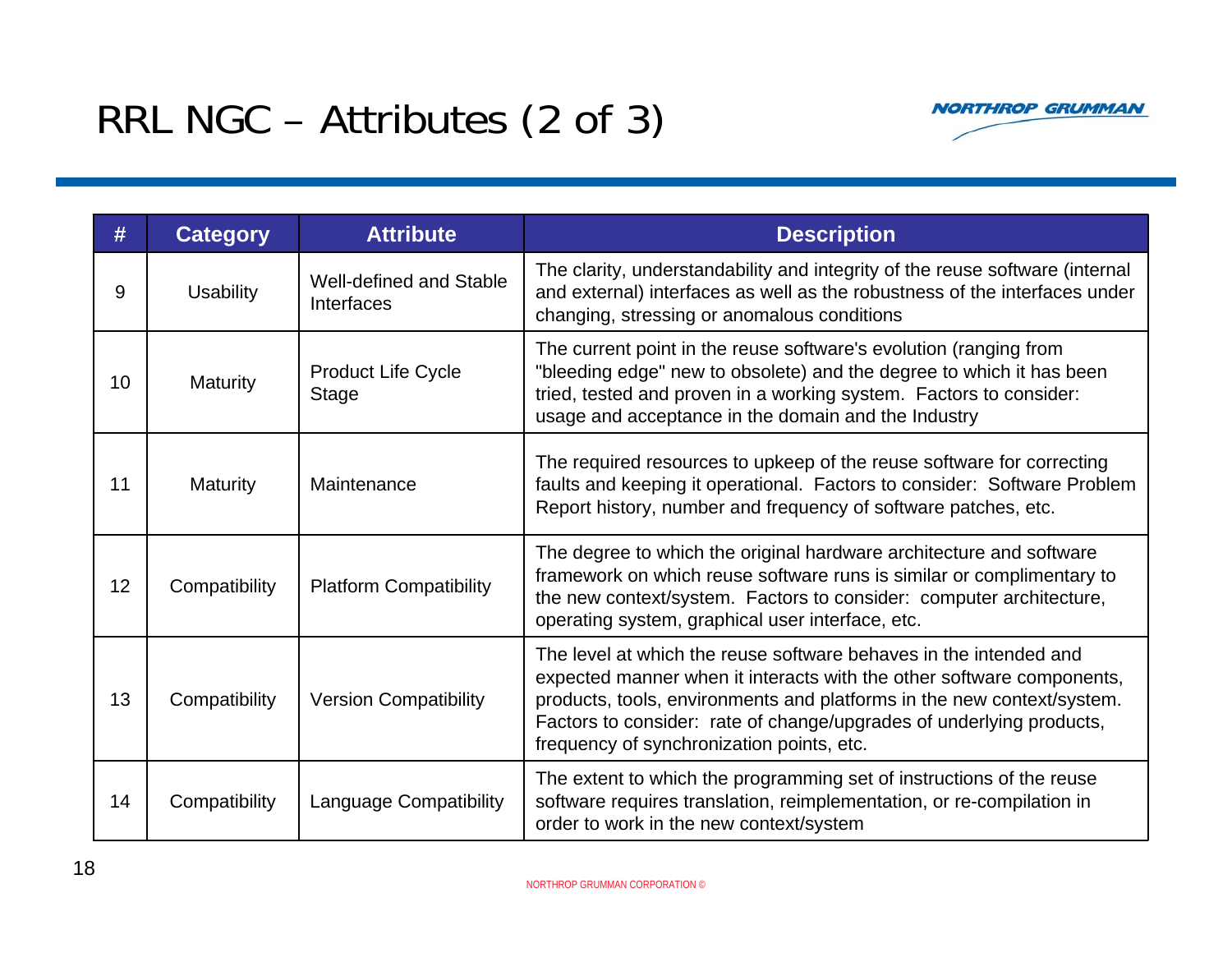## RRL NGC – Attributes (3 of 3)



| #  | <b>Category</b>              | <b>Attribute</b>                                      | <b>Description</b>                                                                                                                                                                                                                                           |
|----|------------------------------|-------------------------------------------------------|--------------------------------------------------------------------------------------------------------------------------------------------------------------------------------------------------------------------------------------------------------------|
| 15 | Tailoring /<br>Rework        | Restructuring / Re-<br>factoring                      | The extent to which the existing software needs to be cleaned up - i.e.;<br>improve its understandability; remove extraneous (dead) code, make<br>the internal structure and design more efficient, maintainable and<br>amenable to change, etc.             |
| 16 | Tailoring /<br>Rework        | Re-engineering                                        | The amount of reverse engineering or learning required to modify the<br>design for integration in the new context/system.                                                                                                                                    |
| 17 | Tailoring /<br><b>Rework</b> | Re-implementation                                     | The amount of adaptation of the existing code and/or the addition of<br>new code to meet the objectives and environment of the new<br>context/system                                                                                                         |
| 18 | Tailoring /<br>Rework        | Re-integration and<br>Re-test                         | The effort to combine the existing software into the new context/system<br>and verify that resulting product functions within performance, reliability,<br>and other criteria in the new system/context                                                      |
| 19 | Transportability             | Architecture/Design<br>Synchronization                | The degree of similarity of the structure in which the reusable software<br>will interact in the new context/system. Factors to consider: reuse of<br>an entire product or functional components; control mechanisms, data<br>exchange, logical dependencies |
| 20 | Transportability             | Percentage of<br><b>Translation to New</b><br>Context | The percentage change in the behavior, conditions and/or constraints<br>in which the reuse software will operate in the new context/system.<br>Factors to consider: operational scenarios, operational threads, use<br>cases, etc.                           |
| 21 | Transportability             | Index of New<br>Requirements<br>Incorporation         | The ratio of component level requirements allocated to the reuse<br>software that are new relative to a normalized measure of the<br>requirements that are already fully and partially satisfied by the<br>software                                          |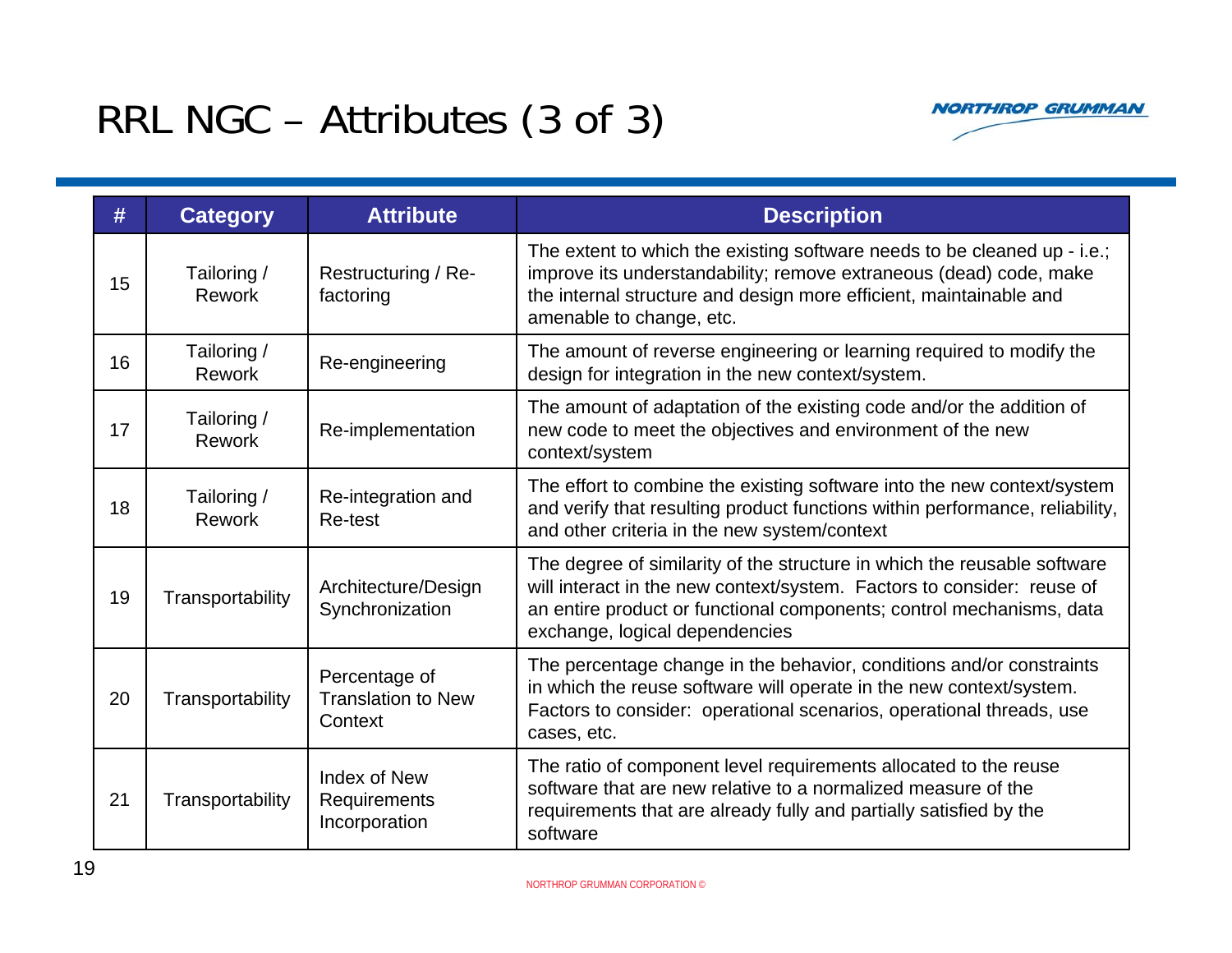### Comparison of Reuse Attributes



| <b>NGC RRL</b>                                    | <b>NASA RRL</b>              | <b>Army SW TRL</b>                          | <b>SEI NDI</b>              |
|---------------------------------------------------|------------------------------|---------------------------------------------|-----------------------------|
| <b>Resources</b>                                  |                              |                                             |                             |
| <b>Supporting Processes and Resources</b>         | Support                      | <b>Development Process</b>                  |                             |
| <b>Software Familiarity</b>                       |                              |                                             |                             |
| Developer Experience                              |                              |                                             |                             |
| <b>Readability</b>                                |                              |                                             |                             |
| Accuracy and Completeness of Documentation        | Documentation                | Previous System Documents / Code            |                             |
| Level of Documentation                            |                              |                                             |                             |
| <b>Usability</b>                                  |                              |                                             |                             |
| Open Architecture / Modularity                    | Modularity                   |                                             |                             |
| <b>Configurability and Openness</b>               | Portability                  |                                             |                             |
| <b>Extensibility across Platforms</b>             | Extensibility                |                                             |                             |
| Scalability                                       |                              |                                             |                             |
| Well-defined and Stable Interfaces                | <b>Standards Compliance</b>  |                                             |                             |
| <b>Compatibility</b>                              |                              |                                             |                             |
| <b>Platform Compatibility</b>                     | Packaging                    | <b>Development Environment</b>              | <b>Environment Fidelity</b> |
| <b>Version Compatibility</b>                      |                              | Test (Verify) Environment                   |                             |
| Language Compatibility                            |                              |                                             |                             |
| <b>Maturity</b>                                   |                              |                                             |                             |
| Years in Operation                                | Verification and Testing     | Technology Prototyped/ Used Existing System |                             |
| Maintenance                                       |                              | Open Problem Reports                        | Maturity                    |
| Upgrades / Technology Insertion                   |                              |                                             |                             |
| <b>Rework</b>                                     |                              |                                             |                             |
| Restructuring/Refactoring                         |                              | Change To Code                              |                             |
| Re-engineering                                    |                              |                                             |                             |
| Re-implementation                                 |                              |                                             |                             |
| Re-integration and Re-test                        |                              |                                             |                             |
| <b>Transportability</b>                           |                              |                                             |                             |
| Number of Contexts/Instantiations in which reused |                              | <b>Studies / Test Use Results</b>           |                             |
| Architecture/Design Synchronization               |                              |                                             | <b>Technology Critical</b>  |
| Percentage of Translation to New Context          |                              |                                             |                             |
| <b>Other</b>                                      |                              |                                             |                             |
| Index of New Requirements Incorporation           |                              | Precision / Performance                     | Requirements (Functional    |
|                                                   |                              |                                             | and Non-Functional)         |
|                                                   | <b>Intellectual Property</b> |                                             | Availability                |
|                                                   |                              | Safety / Security                           |                             |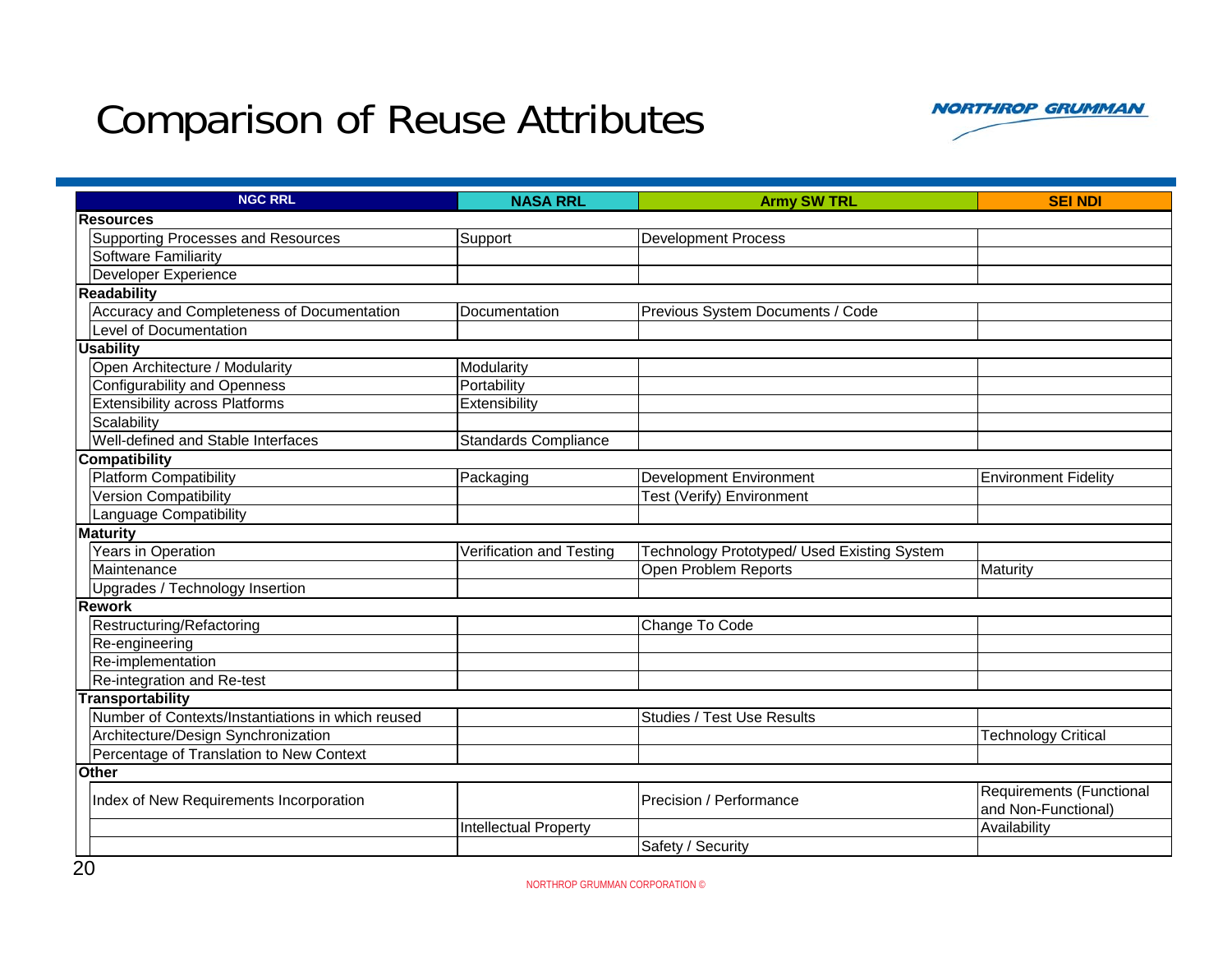# Standard Process Manual 944 –Decision Analysis and Resolution





- • Sample Methodologies
	- Trade Study
	- – Simple Multi-Attribute Rating Technique (SMART)
		- Analytical Hierarchy Process (AHP)
		- –Pay-off table with application of an analysis technique (MiniMax, Expected<br>Value, MaxiMax, Minimum Regret, etc.)
		- Decision Trees and Influence Diagrams
		- Simulation
		- –Group Techniques (e.g., Delphi)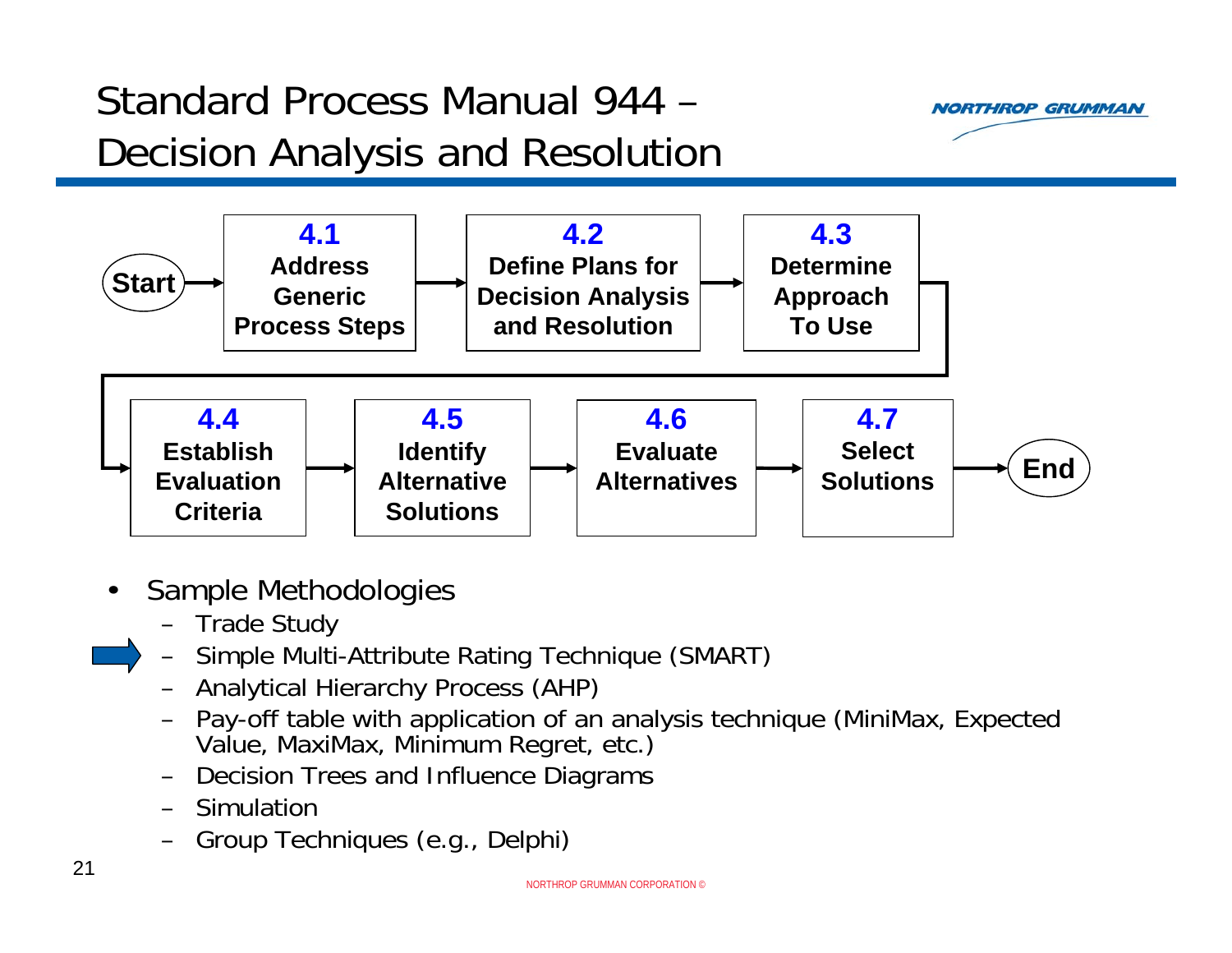### Reuse Readiness Levels – NGC Approach



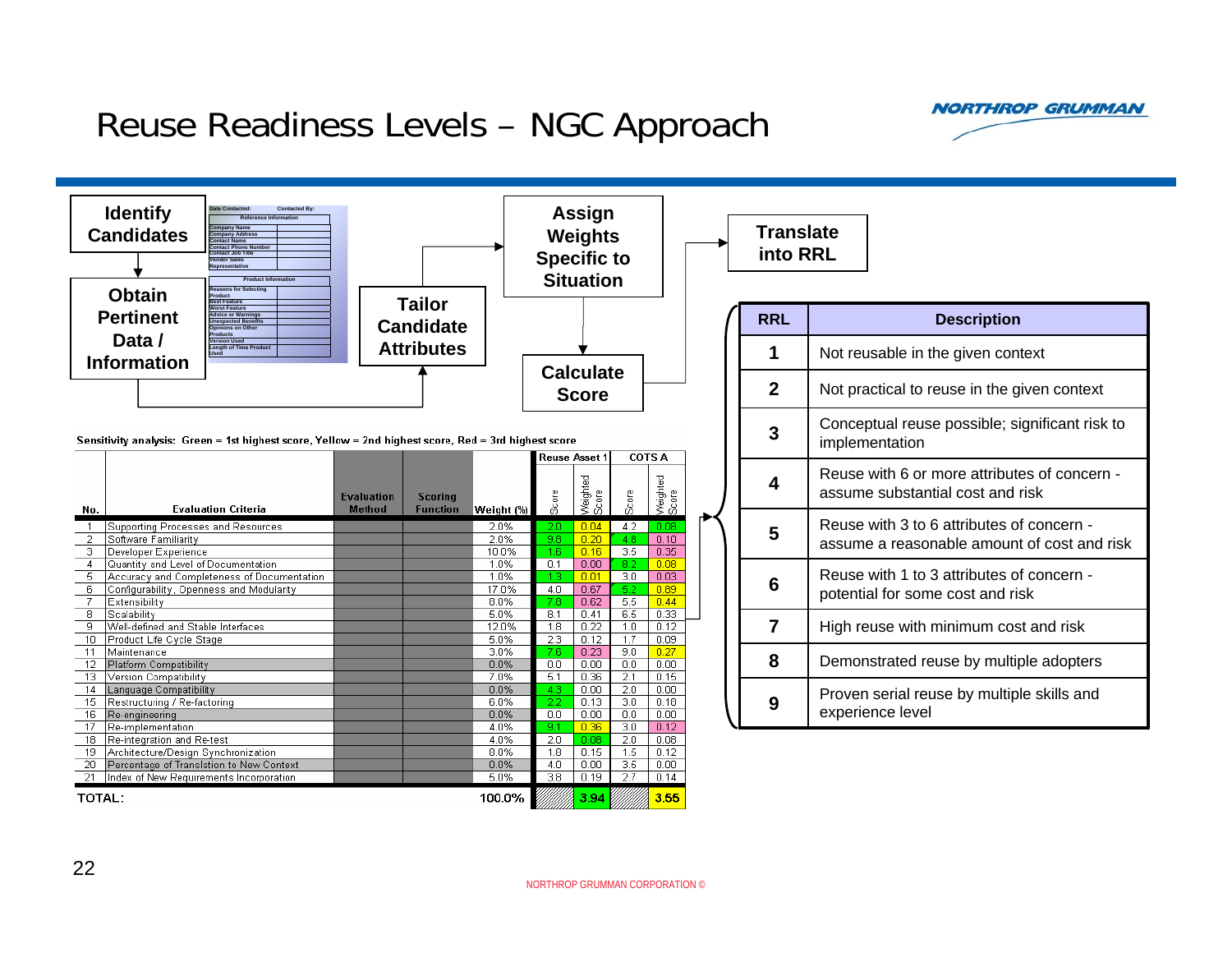### **Outcomes**



- • Decisions / Assessments
	- Technical viability and rank order of reuse candidate software
	- Justification not to reuse
	- Investment in maturing a potential reuse asset
	- – Use as a component to determine an overall for Software TRL of a critical technology
- • Insight
	- Understanding of the level risk associated with incorporating software technologies into a system or solution
	- Sensitivity of driving factors that affect reuse success
	- – Degree of modification (effort) required to reuse the product
		- Improved size and cost estimates